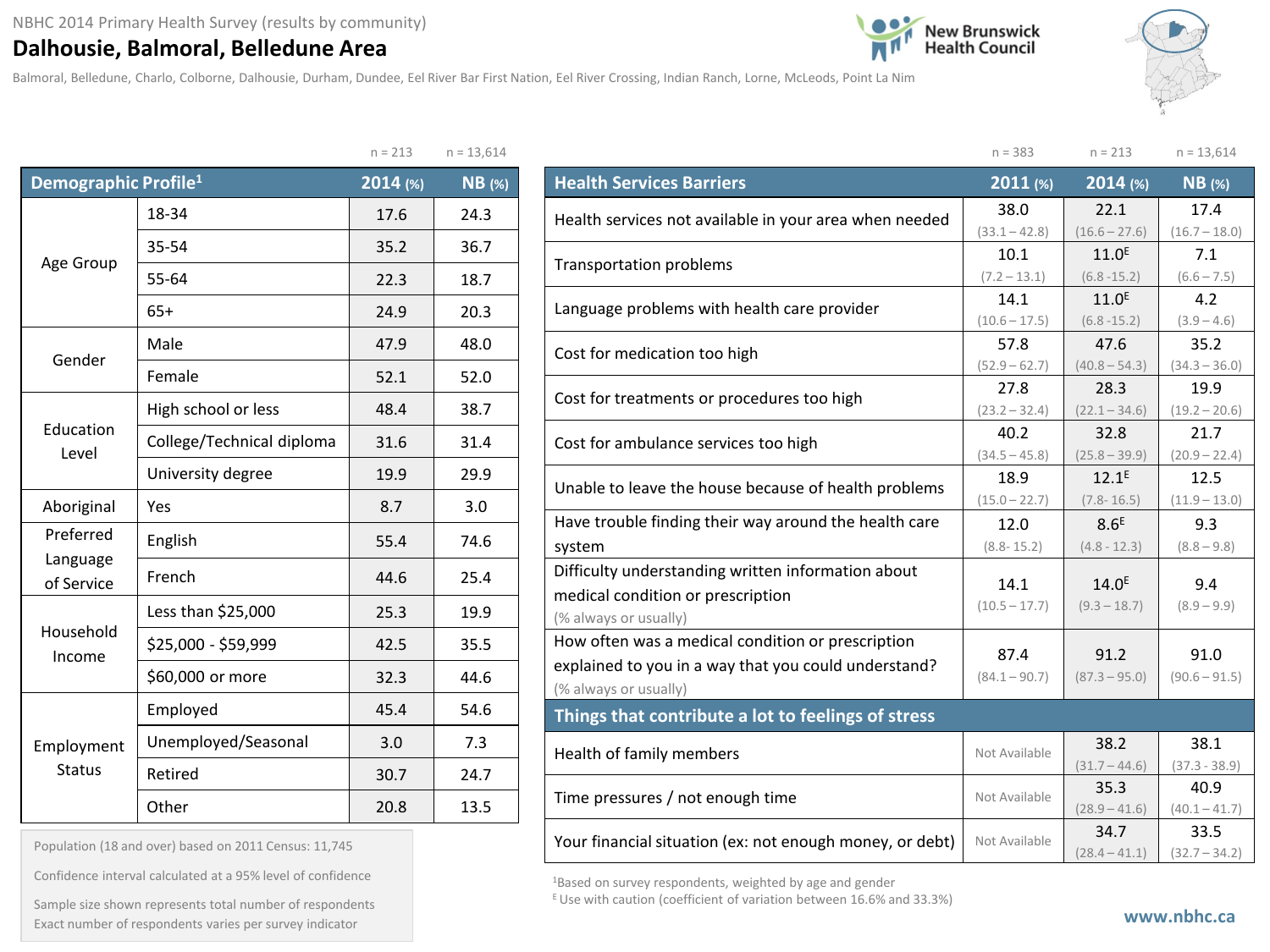## **Dalhousie, Balmoral, Belledune Area**

 $\uparrow$  = Higher than 2011 results

 $\blacklozenge$  = Lower than 2011 results

Exact number of respondents varies per survey indicator.

| $ -$ |  |
|------|--|

 $(60.8 - 62.4)$ 

 $(26.2 - 27.7)$ 

 $(16.8 - 18.0)$ 

 $(15.8 - 17.0)$ 

 $(13.5 - 14.6)$ 

 $(10.7 - 11.2)$ 

 $(14.3 - 15.5)$ 

 $(11.3 - 12.4)$ 

|                                                  | $n = 383$                                                                                         | $n = 213$                          | $n = 13,614$            |                                                              | $n = 383$                          | $n = 213$                           | $n = 213$    | $n = 13,614$           |
|--------------------------------------------------|---------------------------------------------------------------------------------------------------|------------------------------------|-------------------------|--------------------------------------------------------------|------------------------------------|-------------------------------------|--------------|------------------------|
| <b>Health Profile</b>                            | $2011$ (%)                                                                                        | $2014$ (%)                         | $NB$ (%)                | <b>Chronic Health</b>                                        | $2011$ (%)                         | $2014$ (%)                          | $2014^2$ (#) | $NB$ (%)               |
| Self-rated Health (% very good or excellent)     | 45.8                                                                                              | 35.2                               | 50.5                    | Conditions <sup>1</sup>                                      |                                    |                                     |              |                        |
| Self-rated mental or emotional health            | $(40.8 - 50.8)$                                                                                   | $(28.9 - 41.6)$<br>59.2            | $(49.6 - 51.3)$<br>65.4 | One or more chronic                                          | 67.6                               | 67.1                                | 7,881        | 61.6                   |
| (% very good or excellent)                       | Not Available                                                                                     | $(52.6 - 65.7)$                    | $(64.6 - 66.2)$         | health conditions <sup>3</sup>                               | $(62.9 - 72.3)$                    | $(60.8 - 73.4)$                     |              | $(60.8 - 62.4)$        |
| "My health largely depends on how well I take    | 49.4                                                                                              | 42.5                               | 55.2                    | High blood pressure                                          | 31.1                               | 41.1                                | 4,826        | 27.0                   |
| care of myself" (% strongly agree)               | $(44.4 - 54.4)$                                                                                   | $(36.0 - 49.1)$                    | $(54.4 - 56.0)$         |                                                              | $(26.5 - 35.7)$                    | $(34.5 - 47.6)$                     |              | $(26.2 - 27.7$         |
| Number of prescription medications taken on a    | 15.5                                                                                              | 25.7                               | 15.2                    | Arthritis                                                    | 23.3<br>$(19.1 - 27.4)$            | 23.1<br>$(17.5 - 28.8)$             | 2,717        | 17.4<br>$(16.8 - 18.0$ |
| regular basis $3$ (% 6 or more)                  | $(11.3 - 19.7)$                                                                                   | $(18.6 - 32.8)$                    | $(14.5 - 15.9)$         |                                                              | 20.5                               | 20.1                                |              | 16.4                   |
| Discuss regularly with a health professional on  |                                                                                                   |                                    |                         | Gastric Reflux (GERD)                                        | $(16.5 - 24.4)$                    | $(14.8 - 25.5)$                     | 2,364        | $(15.8 - 17.0$         |
| improving health or preventing illness           | 32.5                                                                                              | 27.7                               | 25.4                    |                                                              | 14.7                               | 20.0                                |              | 14.0                   |
| (% always or usually)                            | $(27.6 - 37.4)$                                                                                   | $(21.7 - 33.7)$                    | $(24.7 - 26.1)$         | Chronic pain                                                 | $(11.2 - 18.2)$                    | $(14.6 - 25.3)$                     | 2,347        | $(13.5 - 14.6)$        |
| How long have you been seeing the same family    | 78.6                                                                                              | 75.8                               | 73.0                    | <b>Diabetes</b>                                              | 10.8                               | 18.9                                |              | 10.7                   |
| doctor? (% 5 years or more)                      | $(74.5 - 82.7)$                                                                                   | $(69.8 - 81.8)$                    | $(72.2 - 73.7)$         |                                                              | $(7.8 - 13.9)$                     | $(13.7 - 24.1)$                     | 2,217        | $(10.7 - 11.2)$        |
| Are you limited in doing activities because of a |                                                                                                   |                                    |                         | Depression                                                   | 15.5                               | 16.6                                | 1,955        | 14.9                   |
| physical or mental condition, or a health        | Not                                                                                               | 29.8                               | 22.1                    |                                                              | $(12.0 - 19.1)$                    | $(11.7 - 21.6)$                     |              | $(14.3 - 15.5)$        |
|                                                  | Available                                                                                         | $(23.7 - 35.9)$                    | $(21.4 - 22.8)$         | Heart disease                                                | 9.3                                | 15.0                                | 1,762        | 8.3                    |
| problem? (% yes)                                 |                                                                                                   |                                    |                         |                                                              | $(6.4 - 12.1)$                     | $(10.2 - 19.8)$                     |              | $(7.9 - 8.8)$          |
| <b>Memory Loss</b>                               |                                                                                                   |                                    |                         | Asthma                                                       | 9.9                                | 14.9                                | 1,748        | 11.8                   |
| Someone in household has a memory problem        | Not                                                                                               | 12.6E                              | 9.9                     |                                                              | $(6.9 - 12.8)$<br>7.7 <sup>E</sup> | $(10.1 - 19.6)$<br>8.1 <sup>E</sup> |              | $(11.3 - 12.4$<br>8.3  |
|                                                  | Available                                                                                         | $(8.2 - 17.0)$<br>5.4 <sup>E</sup> | $(9.4 - 20.4)$          | Cancer                                                       | $(5.1 - 10.3)$                     | $(4.5 - 11.8)$                      | 957          | $(7.8 - 8.7)$          |
| that interferes with day to day function         | Not<br>Available                                                                                  | $(2.4 - 8.4)$                      | 3.9<br>$(3.6 - 4.2)$    |                                                              | 3.3E                               | $6.2^E$                             |              | 3.0                    |
| <b>Health Behaviours</b>                         |                                                                                                   |                                    |                         | Emphysema or COPD                                            | $(1.5 - 5.0)$                      | $(3.0 - 9.4)$                       | 723          | $(2.7 - 3.3)$          |
| Eating fruits and vegetables                     |                                                                                                   |                                    |                         | Mood disorder other                                          | 4.2 <sup>E</sup>                   |                                     |              | 3.0                    |
| (% 5 portions or more a day)                     | Not Available                                                                                     | 44.2<br>$(37.6 - 50.9)$            | 50.4<br>$(49.5 - 51.2)$ | than depression                                              | $(2.2 - 6.2)$                      | F.                                  | 220          | $(2.7 - 3.2)$          |
| Moderate or vigorous physical activity           |                                                                                                   | 49.8                               | 49.0                    | Stroke                                                       | 2.4 <sup>E</sup>                   | F                                   | 162          | 2.5                    |
| (% at least 2 1/2 hours a week)                  | Not Available                                                                                     | $(43.1 - 56.5)$                    | $(48.1 - 49.8)$         |                                                              | $(0.9 - 4.0)$                      |                                     |              | $(2.2 - 2.8)$          |
| Current smoker                                   |                                                                                                   | 25.1                               | 19.2                    |                                                              |                                    |                                     |              |                        |
| (% daily or occasional)                          | Not Available                                                                                     | $(19.3 - 30.9)$                    | $(18.5 - 19.8)$         | Confidence interval calculated at a 95% level of confidence. |                                    |                                     |              |                        |
| Unhealthy weight                                 | Symbols $\bigwedge$ and $\bigvee$ indicate a statistically significant difference<br>28.0<br>30.8 |                                    |                         |                                                              |                                    |                                     |              |                        |
| (% obese)                                        | Not Available                                                                                     | $(21.9 - 34.1)$                    | $(30.0 - 31.6)$         | at the 95% level of confidence.                              |                                    |                                     |              |                        |
|                                                  |                                                                                                   |                                    |                         | Sample size shown represents total number of respondents.    |                                    |                                     |              |                        |

<sup>1</sup> Self-reported based on survey respondents

<sup>2</sup> Estimated number of citizens who have the selected chronic health condition

<sup>3</sup> Among the twelve chronic health conditions listed in table located at the right of this page.

 $E$  Use with caution (coefficient of variation between 16.6% and 33.3%)

F Too unreliable to be published (coefficient of variation greater than 33.3%)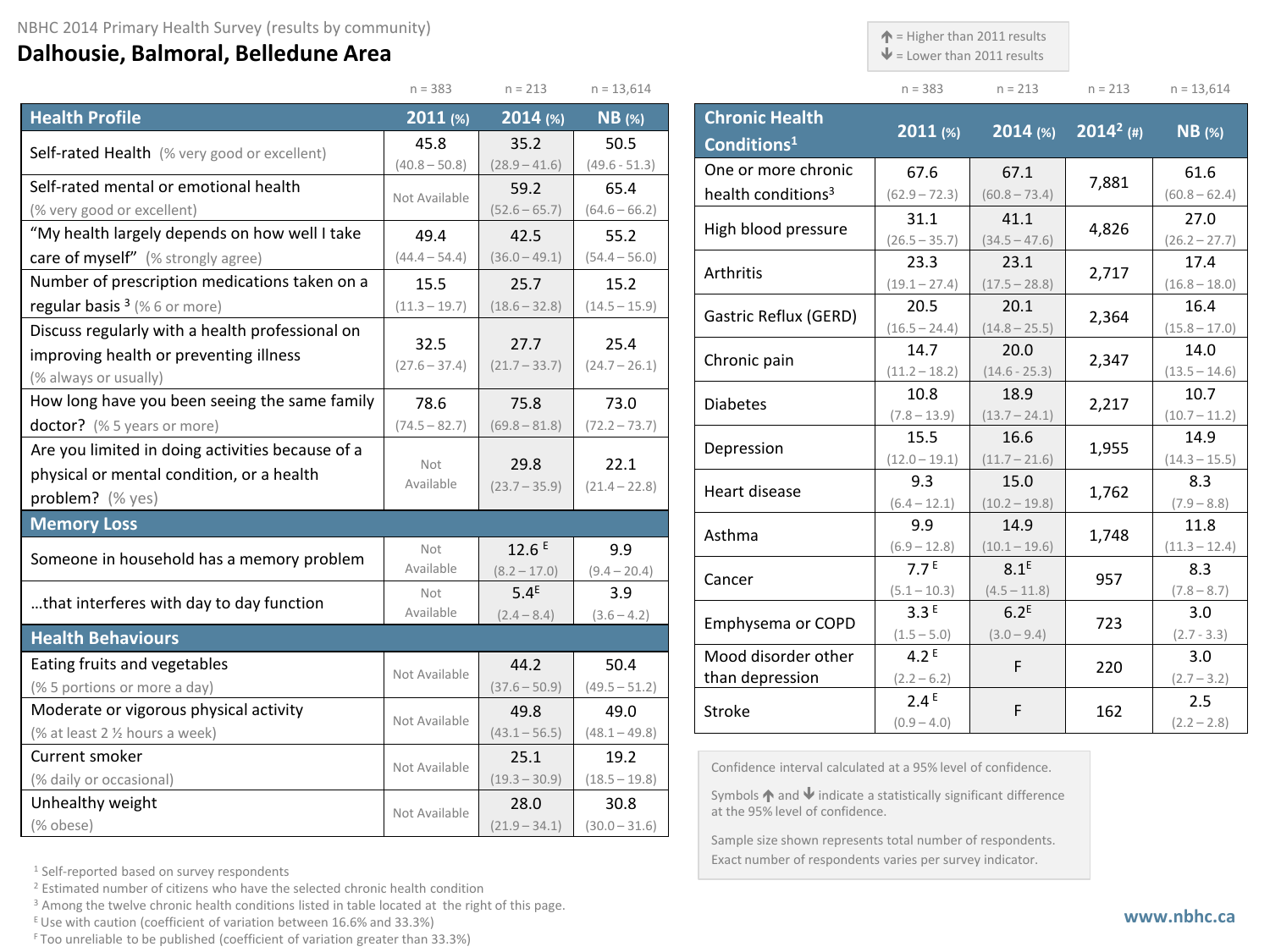|                                                                |                                                                                             | NBHC 2014 Primary Health Survey (results by community)<br>$B =$ Better than 2011 results<br>Dalhousie, Balmoral, Belledune Area<br>$W =$ Worse than 2011 results                                                                                                                                          |                                                                                                                                                                                                                                         |                              |                         |                                                                                                                                                                   |
|----------------------------------------------------------------|---------------------------------------------------------------------------------------------|-----------------------------------------------------------------------------------------------------------------------------------------------------------------------------------------------------------------------------------------------------------------------------------------------------------|-----------------------------------------------------------------------------------------------------------------------------------------------------------------------------------------------------------------------------------------|------------------------------|-------------------------|-------------------------------------------------------------------------------------------------------------------------------------------------------------------|
|                                                                |                                                                                             |                                                                                                                                                                                                                                                                                                           | $n = 383$                                                                                                                                                                                                                               | $n = 213$                    | 1 to 33                 | $n=13,614$                                                                                                                                                        |
| <b>Primary Health Indicator</b>                                |                                                                                             |                                                                                                                                                                                                                                                                                                           | 2011                                                                                                                                                                                                                                    | 2014                         | Rank $^2$               | <b>NB</b>                                                                                                                                                         |
| <b>Accessibility</b>                                           |                                                                                             |                                                                                                                                                                                                                                                                                                           |                                                                                                                                                                                                                                         |                              |                         |                                                                                                                                                                   |
| Has a personal family doctor (% yes)                           |                                                                                             |                                                                                                                                                                                                                                                                                                           | 97.1<br>$(95.4 - 98.8)$                                                                                                                                                                                                                 | w 90.3<br>$(86.3 - 94.3)$    | 26                      | 92.1<br>$(91.7 - 92.5)$                                                                                                                                           |
|                                                                |                                                                                             |                                                                                                                                                                                                                                                                                                           | 82.1<br>$(78.2 - 86.0)$                                                                                                                                                                                                                 | 75.6<br>$(69.6 - 81.6)$      | 25                      | 78.3<br>$(77.6 - 79.0)$                                                                                                                                           |
|                                                                |                                                                                             | Not available                                                                                                                                                                                                                                                                                             | 8.7 <sup>E</sup><br>$(4.8 - 12.6)$                                                                                                                                                                                                      | 29                           | 16.2<br>$(15.6 - 16.8)$ |                                                                                                                                                                   |
|                                                                |                                                                                             |                                                                                                                                                                                                                                                                                                           | 6.9 <sup>E</sup><br>$(4.3 - 9.5)$                                                                                                                                                                                                       | $12.4^{E}$<br>$(7.8 - 17.0)$ | 23                      | 18.2<br>$(17.5 - 18.9)$                                                                                                                                           |
|                                                                |                                                                                             |                                                                                                                                                                                                                                                                                                           | 24.6<br>$(20.2 - 29.0)$                                                                                                                                                                                                                 | 24.4<br>$(18.2 - 30.6)$      | 24                      | 30.1<br>$(29.3 - 30.9)$                                                                                                                                           |
|                                                                |                                                                                             |                                                                                                                                                                                                                                                                                                           | 46.9<br>$(41.7 - 52.0)$                                                                                                                                                                                                                 | 54.4<br>$(47.2 - 61.6)$      | 26                      | 60.3<br>$(59.4 - 61.2)$                                                                                                                                           |
|                                                                |                                                                                             |                                                                                                                                                                                                                                                                                                           | 15.5<br>$(11.9 - 19.1)$                                                                                                                                                                                                                 | 22.2<br>$(16.4 - 28.0)$      | 26                      | 27.5<br>$(26.7 - 28.3)$                                                                                                                                           |
| Has access to a <b>primary health team<sup>3</sup></b> (% yes) |                                                                                             |                                                                                                                                                                                                                                                                                                           | 29.0<br>$(24.5 - 33.5)$                                                                                                                                                                                                                 | 23.0<br>$(17.4 - 28.6)$      | 27                      | 28.5<br>$(27.8 - 29.2)$                                                                                                                                           |
|                                                                |                                                                                             |                                                                                                                                                                                                                                                                                                           | 81.8<br>$(75.9 - 87.7)$                                                                                                                                                                                                                 | $w$ 61.2<br>$(51.5 - 70.9)$  | 33                      | 73.9<br>$(72.7 - 75.1)$                                                                                                                                           |
|                                                                |                                                                                             | English $4$                                                                                                                                                                                                                                                                                               | 83.0<br>$(78.1 - 87.9)$                                                                                                                                                                                                                 | 73.5<br>$(64.8 - 82.2)$      |                         | 95.2<br>$(94.8 - 95.6)$                                                                                                                                           |
| (% who always received service in language of preference)      |                                                                                             | French <sup>4</sup>                                                                                                                                                                                                                                                                                       | 69.4<br>$(61.3 - 77.5)$                                                                                                                                                                                                                 | 63.3<br>$(53.8 - 72.8)$      |                         | 72.6<br>$(71.0 - 74.2)$                                                                                                                                           |
|                                                                | How quickly appointment can be made with family doctor<br>official language of their choice | Family doctor has extended office hours (after 5pm or on weekends) (% yes)<br>Family doctor has an after-hour arrangement when office is closed (% yes)<br>Wait time at the hospital emergency department (% less than 4 hours)<br>How often citizens received the health care service they needed in the | Calling family doctor's office during regular practice hours (% very easy or somewhat easy)<br>(% on same day or next day)<br>(% within 5 days)<br>Nurse working with family doctor who is regularly involved in health care $(\%$ yes) |                              |                         | The ability of patients/clients to obtain care/service at the right place and the right time, based on respective needs, in the official language of their choice |

 $2$  Indicator rank across 33 communities, from best (1) to worst (33)

<sup>3</sup> Primary health team: Has access to a family doctor and has access to either a nurse practitioner or a nurse or other health professionals at their family doctor's office

<sup>4</sup> Preferred language of service as indicated by respondent in the survey

 $E$  Use with caution (coefficient of variation between 16.7% and 33.3%)

<sup>F</sup> Too unreliable to be published (coefficient of variation greater than 33.3%)

Confidence interval calculated at a 95% level of confidence.

Symbols **B** and **W** indicate a statistically significant difference at the 95% level of confidence.

Sample size shown represents total number of respondents. Exact number of respondents varies per survey indicator.

**[www.nbhc.ca](http://www.nbhc.ca/)**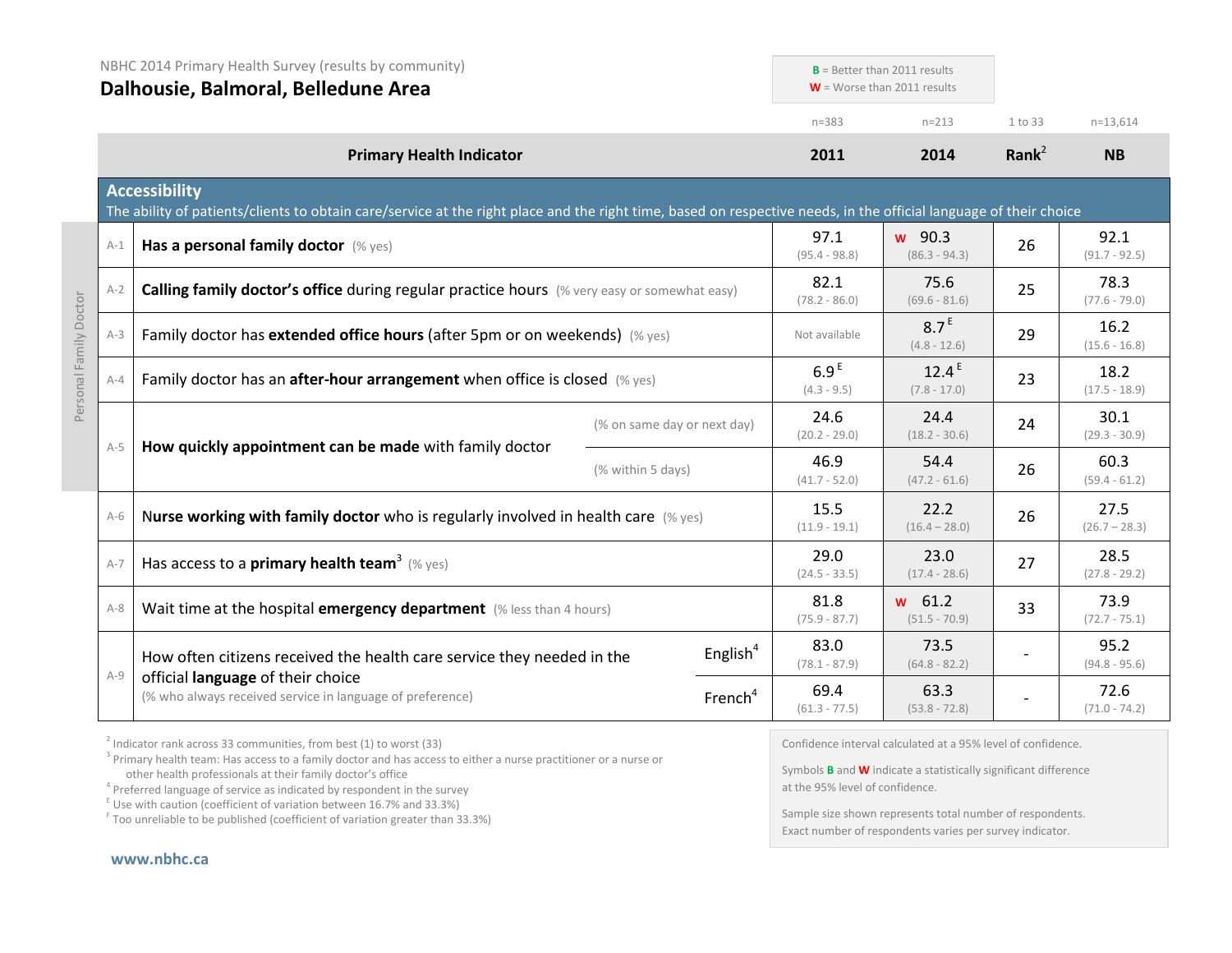| NBHC 2014 Primary Health Survey (results by community)<br>Dalhousie, Balmoral, Belledune Area |                                                                                                                                                                                                                                                                                                                                                                                                                           |                              | $B =$ Better than 2011 results<br>$W =$ Worse than 2011 results                                                                                                                  |           |                            |
|-----------------------------------------------------------------------------------------------|---------------------------------------------------------------------------------------------------------------------------------------------------------------------------------------------------------------------------------------------------------------------------------------------------------------------------------------------------------------------------------------------------------------------------|------------------------------|----------------------------------------------------------------------------------------------------------------------------------------------------------------------------------|-----------|----------------------------|
|                                                                                               |                                                                                                                                                                                                                                                                                                                                                                                                                           | $n = 383$                    | $n = 213$                                                                                                                                                                        | 1 to 33   | $n=13,614$                 |
|                                                                                               | <b>Primary Health Indicator</b>                                                                                                                                                                                                                                                                                                                                                                                           | 2011                         | 2014                                                                                                                                                                             | Rank $^2$ | <b>NB</b>                  |
|                                                                                               | <b>Appropriateness</b><br>Care/service provided is relevant to the patients'/clients' needs and based on established standards                                                                                                                                                                                                                                                                                            |                              |                                                                                                                                                                                  |           |                            |
| $Q-1$                                                                                         | Adults 65 and over who received their flu shot in the last year $(\%$ yes)                                                                                                                                                                                                                                                                                                                                                | Not available                | 58.8<br>$(45.9 - 71.7)$                                                                                                                                                          | 30        | 70.6<br>$(69.2 - 72.0)$    |
| $Q - 2$                                                                                       | Adults with one or more of four select chronic health conditions <sup>5</sup> who had<br><b>measurements for blood pressure</b> in the past 12 months (% yes)                                                                                                                                                                                                                                                             | 92.9<br>$(89.0 - 96.8)$      | 84.1<br>$(76.7 - 91.5)$                                                                                                                                                          | 29        | 91.3<br>$(90.6 - 92.0)$    |
| $Q-3$                                                                                         | Adults with one or more of four select chronic health conditions <sup>5</sup> who had<br>measurements for cholesterol in the past 12 months (% yes)                                                                                                                                                                                                                                                                       | 83.6<br>$(77.9 - 89.2)$      | $w$ 63.7<br>$(53.9 - 73.5)$                                                                                                                                                      | 33        | 76.3<br>$(75.2 - 77.4)$    |
| $Q-4$                                                                                         | Adults with one or more of four select chronic health conditions <sup>5</sup> who had<br>measurements for blood sugar in the past 12 months (% yes)                                                                                                                                                                                                                                                                       | 79.2<br>$(72.9 - 85.5)$      | 67.6<br>$(58.1 - 77.1)$                                                                                                                                                          | 30        | 73.9<br>$(72.8 - 75.0)$    |
| $Q-5$                                                                                         | Adults with one or more of four select chronic health conditions <sup>5</sup> who had<br>measurements for body weight in the past 12 months (% yes)                                                                                                                                                                                                                                                                       | 63.2<br>$(55.9 - 70.6)$      | 68.1<br>$(58.6 - 77.6)$                                                                                                                                                          | 6         | 59.3<br>$(58.0 - 60.6)$    |
| $O-6$                                                                                         | How often family doctor helps citizens coordinate the care from other health care<br>providers and places (% always)                                                                                                                                                                                                                                                                                                      | 65.8<br>$(59.9 - 71.7)$      | 71.4<br>$(63.1 - 79.7)$                                                                                                                                                          | 16        | 70.7<br>$(69.7 - 71.7)$    |
|                                                                                               | <b>Effectiveness</b><br>Care/service, intervention or action achieves the desired results                                                                                                                                                                                                                                                                                                                                 |                              |                                                                                                                                                                                  |           |                            |
| $Q - 7$                                                                                       | Citizens with a chronic health condition <sup>7</sup> who are confident in controlling and managing<br>their health condition (% very confident)                                                                                                                                                                                                                                                                          | 34.3<br>$(28.7 - 39.9)$      | 31.8<br>$(24.2 - 39.4)$                                                                                                                                                          | 33        | 42.2<br>$(41.2 - 43.2)$    |
| <b>Safety</b>                                                                                 | Potential risks of an intervention or the environment are avoided or minimized                                                                                                                                                                                                                                                                                                                                            |                              |                                                                                                                                                                                  |           |                            |
| $O-8$                                                                                         | Citizens with a chronic health condition <sup>7</sup> who know what each of their prescribed<br><b>medications do</b> (% strongly agree)                                                                                                                                                                                                                                                                                  | 41.2<br>$(35.1 - 47.3)$      | 31.6<br>$(23.5 - 39.7)$                                                                                                                                                          | 27        | 47.7<br>$(46.6 - 48.8)$    |
| $Q - 9$                                                                                       | Was harmed due to a medical error or mistake as a result of health care services<br>received in the last 12 months (excluding hospital stay) (% yes)                                                                                                                                                                                                                                                                      | $4.6^{E,6}$<br>$(2.5 - 6.7)$ | F                                                                                                                                                                                |           | $2.7^{6}$<br>$(2.4 - 3.0)$ |
|                                                                                               | $2$ Indicator rank across 33 communities, from best (1) to worst (33)<br><sup>5</sup> Self-reported by respondent: Diabetes, heart disease, stroke or high blood pressure<br><sup>6</sup> For this type of indicator, a "better" result is achieved when the indicator has a "lower" value<br><sup>7</sup> Self-reported by respondent: Arthritis, asthma, cancer, chronic pain, depression, diabetes, emphysema or COPD, |                              | Confidence interval calculated at a 95% level of confidence.<br>Symbols <b>B</b> and <b>W</b> indicate a statistically significant difference<br>at the 95% level of confidence. |           |                            |

gastric reflux (GERD), heart disease, high blood pressure or hypertension, mood disorder other than depression, or stroke E Use with caution (coefficient of variation between 16.7% and 33.3%)

<sup>F</sup> Too unreliable to be published (coefficient of variation greater than 33.3%)

Sample size shown represents total number of respondents. Exact number of respondents varies per survey indicator.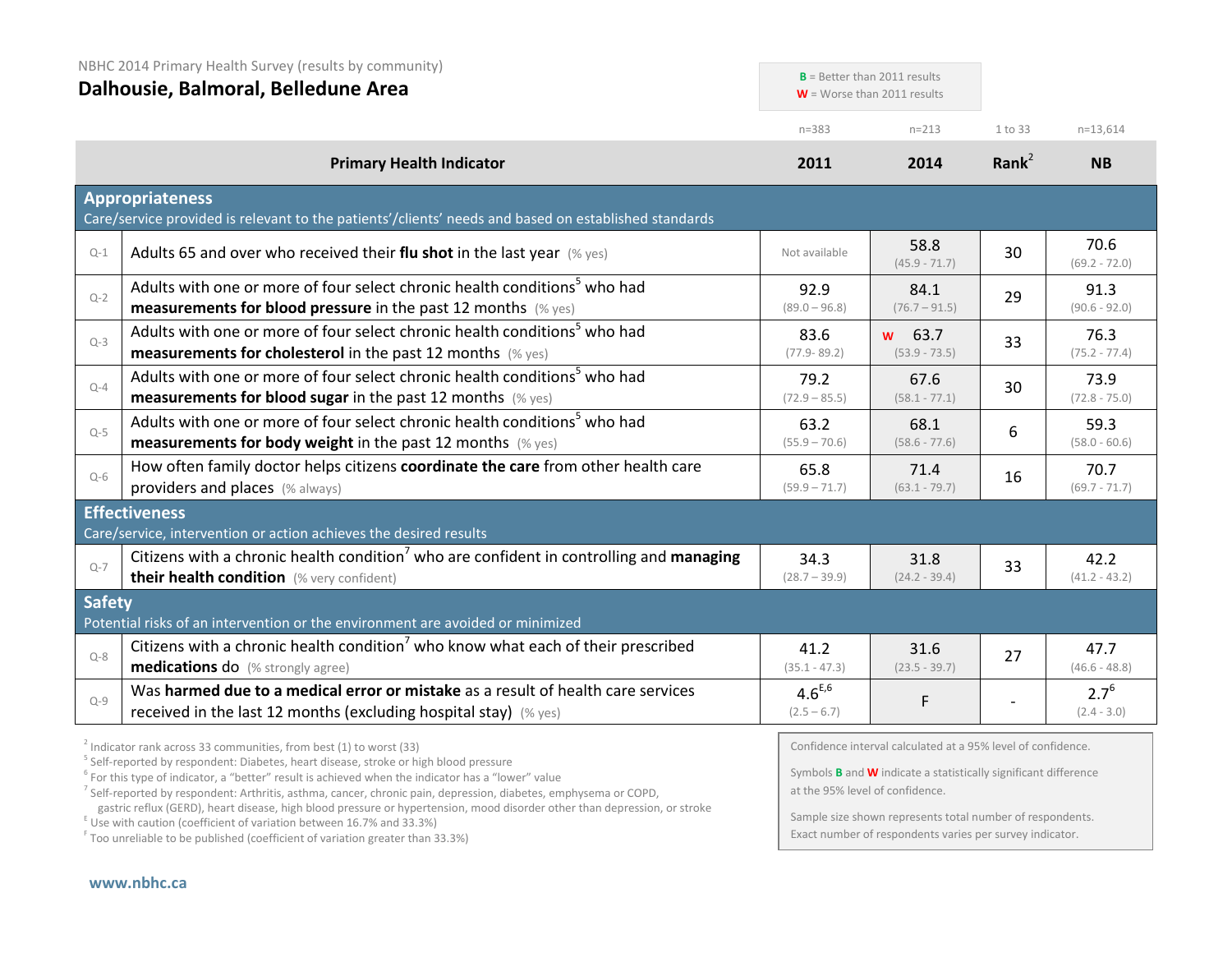| NBHC 2014 Primary Health Survey (results by community)<br>Dalhousie, Balmoral, Belledune Area |                                                                                                                            |                                    | $B$ = Better than 2011 results<br>$W =$ Worse than 2011 results |           |                               |
|-----------------------------------------------------------------------------------------------|----------------------------------------------------------------------------------------------------------------------------|------------------------------------|-----------------------------------------------------------------|-----------|-------------------------------|
|                                                                                               |                                                                                                                            | $n = 383$                          | $n = 213$                                                       | 1 to 33   | $n=13,614$                    |
|                                                                                               | <b>Primary Health Indicator</b>                                                                                            | 2011                               | 2014                                                            | Rank $^2$ | <b>NB</b>                     |
|                                                                                               | <b>Efficiency</b><br>Achieving the desired results with the most cost-effective use of resources                           |                                    |                                                                 |           |                               |
| $Q - 10$                                                                                      | Model of care used most often when sick or in need of care from a health professional<br>(% hospital emergency department) | $13.0^{6}$<br>$(9.6 - 16.4)$       | $11.1^{E,6}$<br>$(6.9 - 15.3)$                                  | 18        | $11.5^{6}$<br>$(11.0 - 12.0)$ |
| $Q-11$                                                                                        | Has used Tele-Care or other telephone information lines in the last 12 months $(\%$ yes)                                   | 9.3<br>$(6.4 - 12.2)$              | 4.2 $E$<br>$(1.5 - 6.9)$                                        | 30        | 7.4<br>$(7.0 - 7.8)$          |
|                                                                                               | <b>Use of services</b><br>Using primary health services in the last 12 months                                              |                                    |                                                                 |           |                               |
| $U-1$                                                                                         | Visited a personal family doctor (% yes)                                                                                   | 89.6<br>$(86.5 - 92.7)$            | 74.6<br>$(68.8 - 80.4)$                                         | 28        | 80.3<br>$(79.6 - 81.0)$       |
| $U-2$                                                                                         | Visited a hospital emergency department (% yes)                                                                            | 47.0<br>$(42.0 - 52.0)$            | 41.9<br>$(35.3 - 48.5)$                                         | 19        | 41.3<br>$(40.5 - 42.1)$       |
| $U-3$                                                                                         | Visited a specialist (% yes)                                                                                               | Not available                      | 53.8<br>$(47.2 - 60.4)$                                         | 21        | 56.4<br>$(55.6 - 57.2)$       |
| $U-4$                                                                                         | Visited an after-hours clinic or a walk-in clinic (% yes)                                                                  | 28.0<br>$(23.5 - 32.5)$            | 22.2<br>$(16.6 - 27.8)$                                         | 15        | 24.3<br>$(23.6 - 25.0)$       |
| $U-5$                                                                                         | Visited an alternative practitioner (% yes)                                                                                | Not available                      | 20.5<br>$(15.1 - 25.9)$                                         | 23        | 25.2<br>$(24.5 - 25.9)$       |
| $U-6$                                                                                         | Visited a community health centre (% yes)                                                                                  | 16.7<br>$(13.0 - 20.4)$            | 13.1 <sup>E</sup><br>$(8.6 - 17.6)$                             | 8         | 6.9<br>$(6.5 - 7.3)$          |
| $U-7$                                                                                         | Used ambulance services (% yes)                                                                                            | 8.1 <sup>E</sup><br>$(5.4 - 10.8)$ | F                                                               |           | 5.7<br>$(5.3 - 6.1)$          |
| $U-8$                                                                                         | Visited a nurse practitioner (% yes)                                                                                       | $7.2^E$<br>$(4.6 - 9.8)$           | 13.9 <sup>E</sup><br>$(9.3 - 18.5)$                             | 5         | 7.7<br>$(7.3 - 8.1)$          |
| $U-9$                                                                                         | Visited a health professional at a private clinic (% yes)                                                                  | Not available                      | 25.2<br>$(19.4 - 31.0)$                                         | 11        | 23.7<br>$(23.0 - 24.4)$       |

 $2$  Indicator rank across 33 communities. Under "efficiency" the rank is from best (1) to worst (33). Under "use of services" the rank is from highest (1) to lowest (33).

<sup>6</sup> For this type of indicator, a "better" result is achieved when the indicator has a "lower" value  $E$ <sup>E</sup> Use with caution (coefficient of variation between 16.7% and 33.3%)

<sup>F</sup> Too unreliable to be published (coefficient of variation greater than 33.3%)

Confidence interval calculated at a 95% level of confidence.

Symbols **B** and **W** indicate a statistically significant difference at the 95% level of confidence.

Sample size shown represents total number of respondents. Exact number of respondents varies per survey indicator.